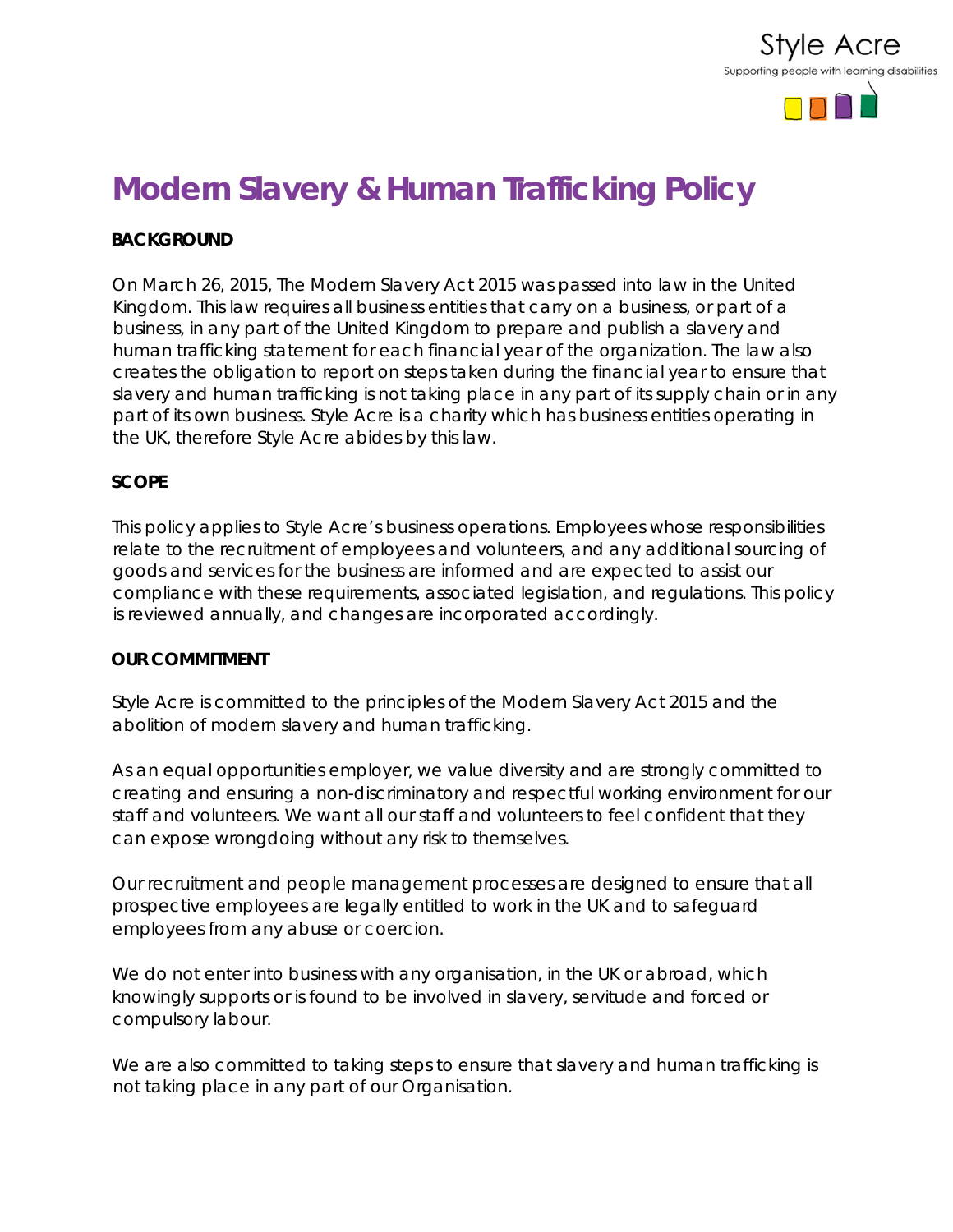

## **OUR EXPECTATIONS**

Due to the nature of our business, we assess ourselves to have a low risk of modern slavery in our organisation.

We remain committed to having systems in place to safeguard against forced labour in any part of our business or our supply chains and we do not tolerate forced labour either within our business itself or within our supply chains. We expect our suppliers (whether direct suppliers or those that directly or indirectly supply our direct suppliers) to share the same values.

We will continue to review our business and our supply chains to fully understand the risks that we face in relation to forced labour.

We continue to take the following steps to assess and manage any risk that our supply chains may use forced labour:

- we expect our suppliers to comply with their obligations under the Modern Slavery Act 2015 and to place similar expectations on their respective suppliers;
- when entering into arrangements with suppliers, we may ask our suppliers to complete a self-assessment questionnaire which allows us to assess their business, so that we are alert for any indicators of forced labour;
- we maintain communication and personal contact with our suppliers to ensure they understand our expectations;
- we incorporate relevant contractual obligations into our supplier contracts, such that our suppliers will:
	- o undertake to comply with the Modern Slavery Act 2015;
	- o warrant that their business and, to the best of their knowledge, their own supply chain do not use forced labour;
	- o agree to permit us and third parties acting for us to inspect their facilities, records and practices to audit their business for the purposes of ensuring that they comply with these obligations and that there is no use of forced labour; and
	- o impose equivalent obligations on their own suppliers, such that a failure to adhere with such terms may ultimately result in termination of the contract entered into with that supplier;
- the contractual terms we enter into with our suppliers are regularly reviewed; and
- we shall review statements published by our suppliers on the use of forced labour to ensure that they in turn are taking what appears to us to be appropriate steps.

All work must be voluntary, and workers shall be free to terminate their employment and leave work at any time.

As part of the hiring process, workers must be provided with a written employment agreement in their native language that contains a description of terms and conditions